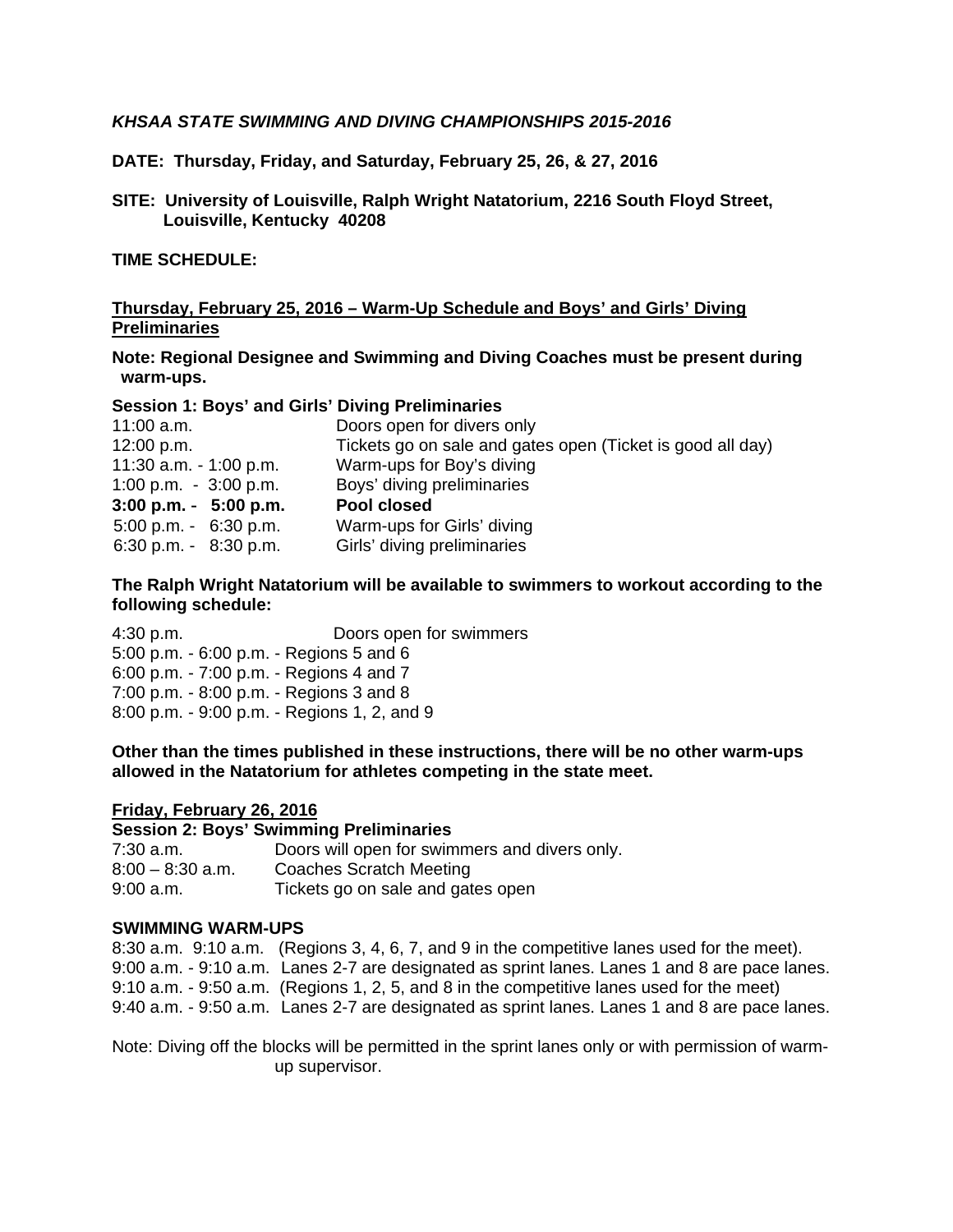| <b>Open Warm-ups:</b> During the 8:30 - 9:50 a.m. warm-up period other areas of the pool will be |
|--------------------------------------------------------------------------------------------------|
| open for warm-up as well.                                                                        |

**9:50 a.m. Pool closed**  10:00 a.m. Boys' swimming preliminaries begin (There will be 5 heats of 8 swimmers in each event)

## *At the conclusion of Session 2 spectators will be required to vacate the seating area.*

#### **Friday, February 26, 2016**

|                    | <b>Session 3: Girls' Swimming Preliminaries</b> |
|--------------------|-------------------------------------------------|
| $1:30 - 2:00$ p.m. | Coaches Scratch Meeting                         |
| $1:30$ p.m.        | Doors will open for swimmers and divers only.   |
| 2:30 p.m.          | Tickets go on sale and gates open               |

## **SWIMMING WARM-UPS**

2:00 p.m. - 2:40 p.m. (Regions 3, 4, 5, 7, and 9 in the competitive lanes used for the meet). 2:30 p.m. - 2:40 p.m. Lanes 2-7 are designated as sprint lanes. Lanes 1 and 8 are pace lanes. 2:40 p.m. - 3:20 p.m. (Regions 1, 2, 6, and 8 in the competitive lanes used for the meet). 3:10 p.m. - 3:20 p.m. Lanes 2-7 are designated as sprint lanes. Lanes 1 and 8 are pace lanes.

Note: Diving off the blocks will be permitted in the sprint lanes only or with permission of warmup supervisor.

Open Warm-ups: During the 2:00 - 3:20 p.m. warm-up period other areas of the pool will be open for warm-up as well.

# **3:20 p.m. Pool closed**

3:30 p.m. Girls' swimming preliminaries begin (There will be 5 heats of 8 swimmers in each event)

**Diving boards will be open for practice to all Boys' and Girls' Diving Finalists only from 4:30 p.m. – 7:00 p.m.** 

# **Saturday – February 27, 2016**

**Session 4: Boys' Swimming and Diving Finals**  7:30 a.m. Doors open for swimmers and divers only.

8:00 – 8:30 a.m. Coaches Meeting

# **BOYS' SWIMMING AND DIVING WARM-UPS**

8:45-9:45 a.m. Open Swimming and Diving Warm-ups in the competitive lanes used for the meet: Sprint Lanes (Lanes 2-7), Pace Lanes (Lanes 1 and 8)

9:00 a.m. Tickets go on sale and gates open

# **9:45 a.m. Pool closed**

10:00 a.m. Boys' finals in all events

10:05 a.m. Boys' diving warm-ups resume

Diving finals will commence immediately after 50 free.

The top sixteen divers will perform their final 3 dives as event #9

# *At the conclusion of Session 4 spectators will be required to vacate the seating area.*